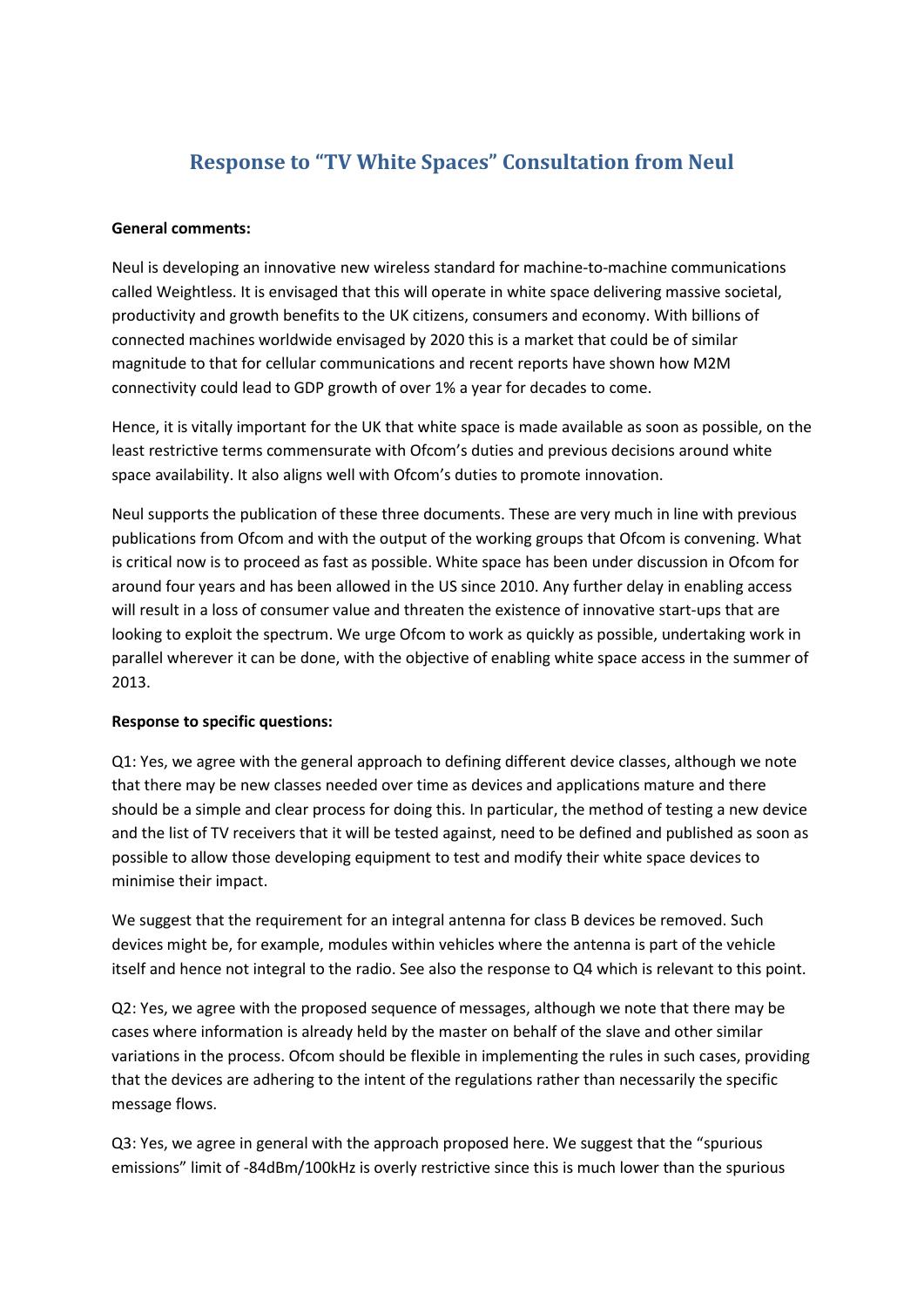emissions limits allowed for ICT equipment under the CISPR22 regulations, resulting in the unusual situation where a device is allowed to radiate more out-of-band when in receive-only mode than when in transmission mode. Our recommendation is that this be modified to -57dBm/100kHz to align with the CISPR 22 regulation.

We also believe that the provisions relating to security need some attention to cover the case where a slave device is operating under the direct control of a network. We recommend that provision 5.70 be modified to:

"Slave devices must authenticate master devices as part of their initial white space signalling exchange and cease to communicate with masters where authentication fails. Where slaves download lists of frequencies for autonomous slave-to-slave operation these should be securely encrypted. We expect the details of this to be provided within the relevant standards."

Q4: Yes, we agree with these provisions. In terms of slave antenna gain, as set out in 5.85 we note this relates to the issue of master coverage area. The mechanisms for how this will be determined have not been set out yet. Our preference is that professional network operators who may have, for example, deployed a large-area machine-to-machine network, be able to request certification for self-reporting of master coverage areas. This would then allow factors such as antenna gain, slave location, topography, base station parameters and much more to accurately be taken into account and would lift any requirement for maximum slave antenna gain. We also note that in general, mobile devices will not have directional antennas and so the gain will be limited to that of a dipole, whereas fixed slave devices could have directional antennas. Hence, there may be merit in treating fixed slaves with accurate geolocation reporting differently from mobile devices.

Q5: Yes, we agree. However, we note that in some cases the information may already be held by the master device and may not need to be sent by the slave. For example, the slave may be using a temporary identity that is linked by the master to its permanent identity or its channel usage may be controlled by the master itself and so not need to be sent by the slave. We suggest that as long as the information required is delivered by the master WSD to the white space database, flexibility is allowed in the manner in which this occurs.

We note that antenna directionality is not listed as one of the parameters that the master reports to the WSDB and suggest this be included for maximum flexibility and future-proofing.

Q6: We agree with the overall approach. We have some detailed comments on the VNS which we will provide separately.

# **Detailed comments on the Voluntary National Specification**

#### **4.1**

Slave WSD – We think the wording "which obtains slave operational parameters directly" could be changed to "which obtains slave operational parameters explicitly or implicitly". This would account for implementations where the slave transmit frequency is included in the frame structure.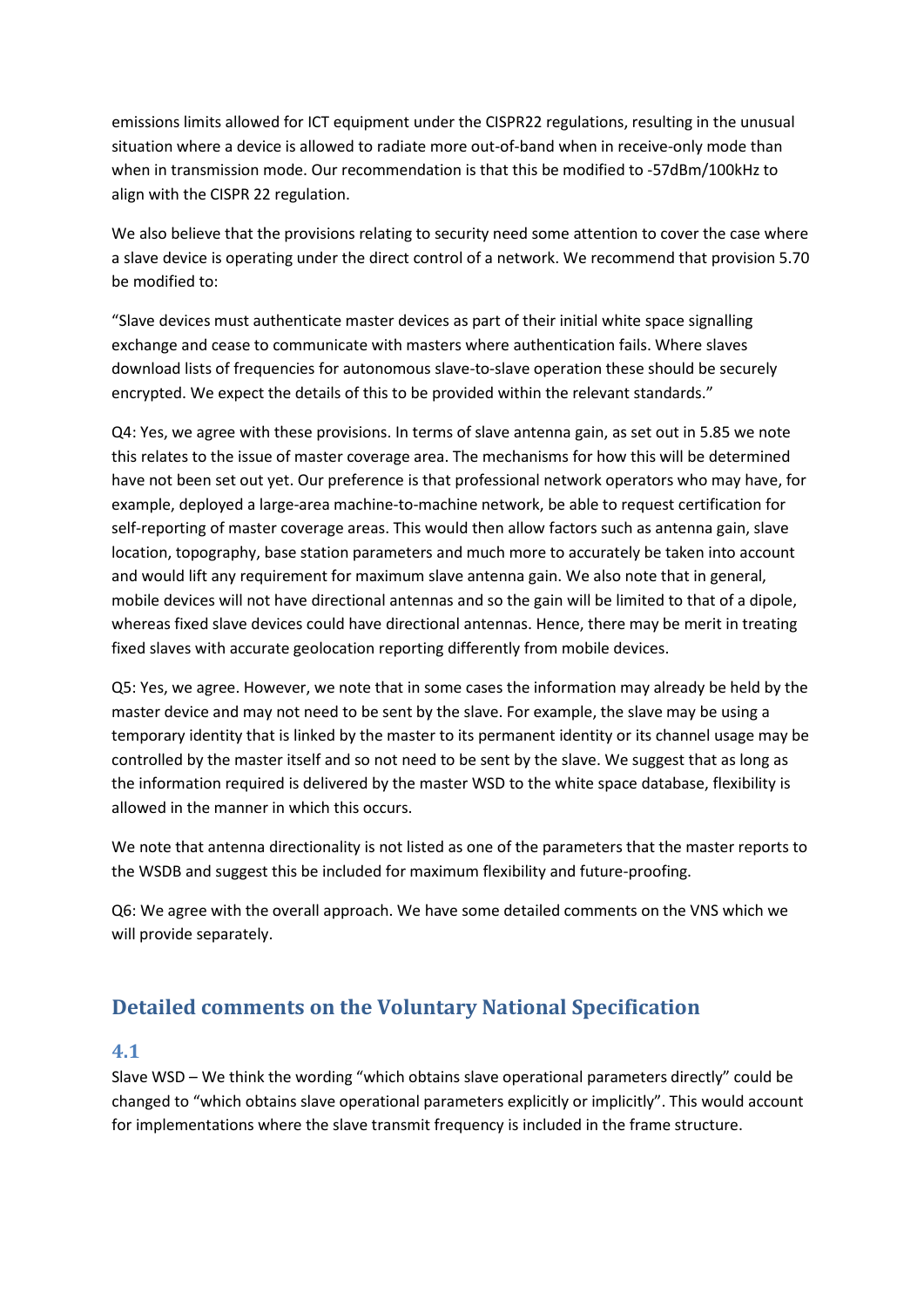# **5.39**

We believe the effective noise floor of -84dBm/100kHz is overly low and should be in the region - 57dBm/100kHz (see Neul response to the Ofcom consultation).

Concerning the AFLR table

- 1. The limits in class 1 and class 2 may be overly restrictive. In practice the amount of power that a WSD can radiate in a channel adjacent to a WSD is limited by the TV protection ration and not the WS OOB emissions. A figure of 64dB for adjacent channel emissions would be appropriate.
- 2. The table sets a limit for  $n \geq 3$  and  $n \leq -3$ . Given that WSD devices are necessarily broadband devices it will be difficult to meet this specification for the whole 470-790 MHz band. Given that we have observed that CW and narrowband emissions are less harmful to TV receivers we believe that up to 5 narrow band exceptions should be permitted. Each of these narrow band exceptions should not exceed the specification limit by more than 10dB.
- 3. More generally, once a technology has been standardised we believe it would be more appropriate for there to be an emissions class for that particular technology. This allows better alignment of the class with the actual technology characteristics and reduces the number of technology/class combinations that need pre-calculation. The classes provided in the document would then only apply to non-standardised / non-recognised technologies or those that did not wish to declare a bespoke class.

# **5.65**

We believe that we could broaden the scope of network architectures by allowing the device parameters to be supplied by an intermediate agent whom is responsible for acting as a proxy for base stations or slaves.

# **5.68**

A slave WSD shall provide either implicitly or explicitly its device parameters to its serving master. These parameters may be supplied through some out of band mechanism prior to association.

# <span id="page-2-0"></span>**5.76**

We think the reception may happen through an intermediate agent (for example the network managing the WSD).

### **5.77**

As in [2§5.76](#page-2-0) an intermediate agent could be responsible for communicating with the WSDB.

### **5.85**

We don't see why there is a need for a WSD to communicate to the WSDB the channel usage parameters prior to initiating transmission. We think providing this information within reasonable time would make sense for logging purposes.

### **5.98**

How does the database instruct a master WSD to shut down its transmissions? If the master WSD needs to poll the database it would generate unacceptable load on the databases. We think the notification mechanism should be clarified.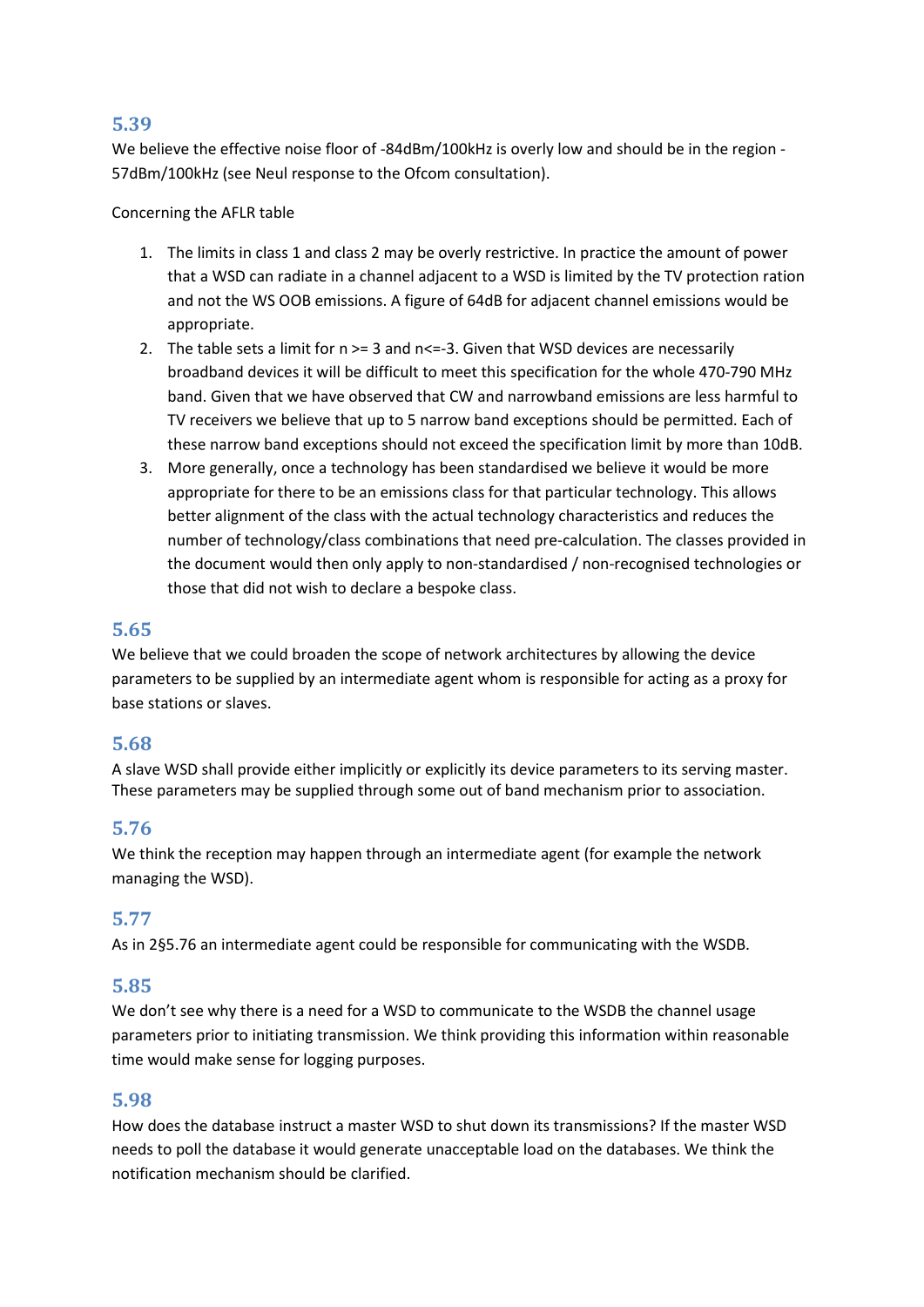### **5.99**

Does this means within 1sec of receiving the message from the master WSD?

# <span id="page-3-1"></span>**5.100**

In some Machine to Machine network definition of "lost communication" is rather vague. We suggest "when the slave can no longer decode the master's transmission".

# **5.105**

The definition of a geo-location capable WSD precludes WSD that are geo-located by other means than automatically. For example nodes that are located by an installer.

# **5.118**

We do not agree that class B devices must have an integral antenna (see the Neul response to the Ofcom consultation for more details). There are many devices, eg a M2M module installed in a car, where the antenna will not be integral to the radio device. Instead, class A devices should be considered "fixed" and class B considered "non-fixed" but without restrictions on antenna types.

# **5.122**

See our response to the Ofcom consultation.

### **6.25**

If the UUT is required to have a continuous transmissions mode it would simplify the testing of the radio characteristics.

# **6.29**

We don't think that requiring the master/slave UUT connected to the slave/master WSD via a nonradio link is required to perform the WSDB and UUT tests. Provision of a non-radio link may add cost, size and complexity to the most price-sensitive products.

### <span id="page-3-0"></span>**6.65**

- 1. Resolution bandwidth: Using a 100kHz resolution bandwidth maybe insufficient for some whitespace modulation schemes which maximise their usage of a 8MHz channel. We would suggest a RBW of 30kHz or 10kHz. We do not see the need to reduce the RBW if the operating bandwidth is less than 100kHz.
- 2. Detector: Since this this is interested in the energy distribution within the spectrum an RMS detector should be appropriate.
- 3. If our suggestion for 6.25 is adopted then an average trace mode should be adequate. It would avoid all uncertainties associated with burst transmissions.

In the second bullet we don't see the need for the sentence "Find the peak value of the trace and place the analyser marker on this peak".

### **6.77**

As in [6.65](#page-3-0) point 1,2,3 applies to this section.